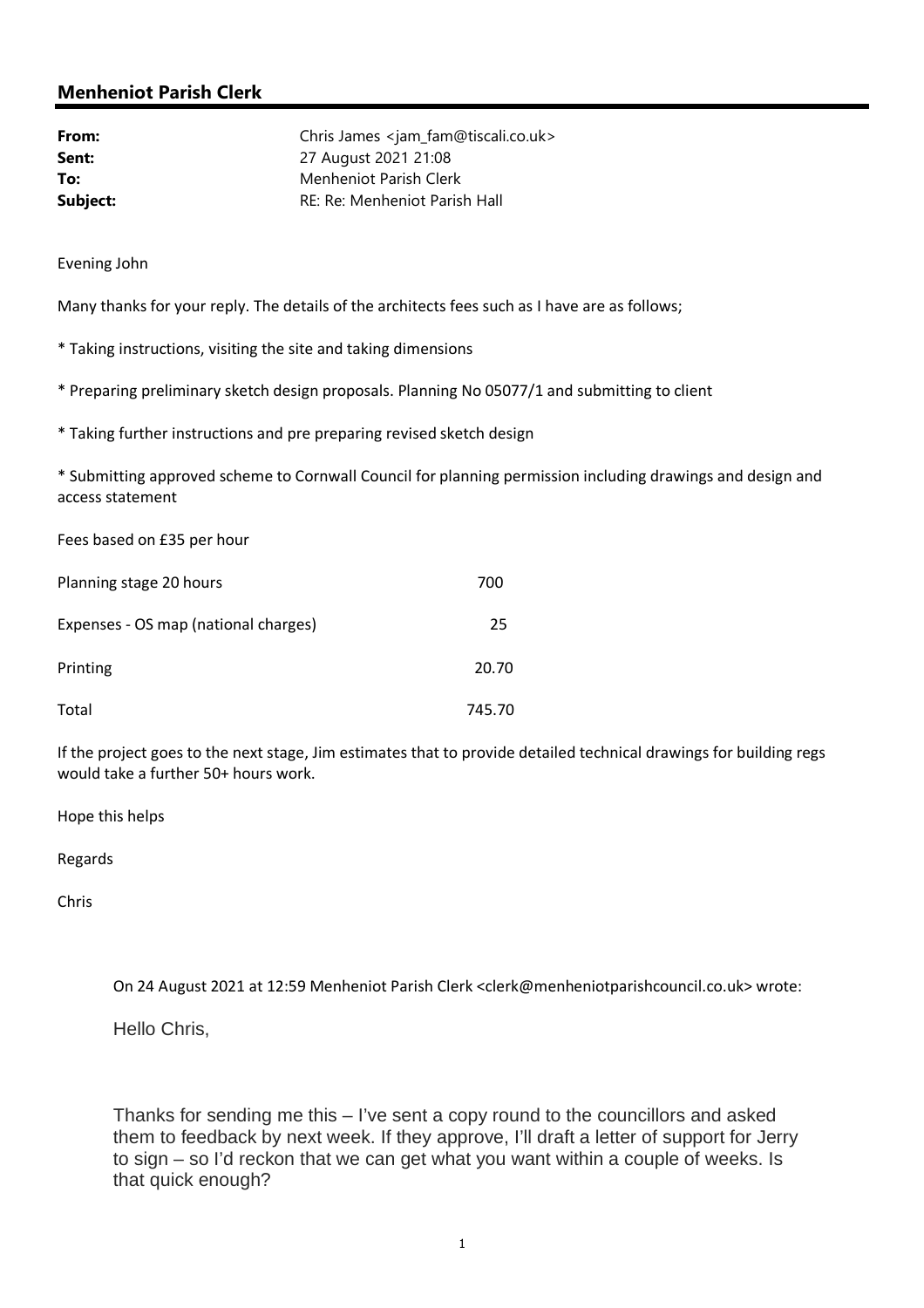## **Menheniot Parish Hall Extension – Full Application – FIRST DRAFT 4/7/2021**

### Introduction

This is the full application for the Reaching Communities Fund from Menheniot Parish Hall, whicj seeks £XX for an extension to the Parish Hall. The purpose of the application, to provide a modest extension to provide much needed storage space, and the replacement of the old false ceiling in the main hall, together with the installation of folding partitioning for the main hall, to enable the space to be used more flexibly, has not changed science the outline application was made an approved.

The outline application summarised the rational for the project as:

Menheniot is a medium-sized village in south-east Cornwall, about 8 miles inland of Looe and about 4 miles east of the market town of Liskeard. Menheniot has a particularly strong community spirit and 'punches above its weight' in terms of the community and interest groups that meet there. The success of Menheniot as a local centre for groups to meet is largely rooted in the Parish Hall, which is an open and welcoming venue, which has very reasonable rental costs and has a useful combination of a main hall (big enough to fit a badminton court), a smaller meeting room, a kitchen, and toilets. This openness to groups which aren't made up just of people from the village is a major benefit, as the village community has access to many more clubs and activities than the population would otherwise support.

Careful thought has gone into the design of the proposal. The extension to provide extra storage capacity would mean that the Scouts (a major user) would have an adequate, rather than cramped store room for its equipment, and this would free up the shower room for use as showers again (which is currently used as the Scouts store room). Extra storage space would mean that the amateur dramatic and pantomime group would have their own dedicated storage space too; this would free up the existing meeting room that they are currently using for storage. The extra space would free up other cupboards and small storage rooms in the Hall - which would enable other clubs, eg model aircraft, to store their equipment there safely. Plans have been drawn up by a local architect for a modest singlestorey extension, with a cost estimate of 54,000 plus say 6000 pounds for fees, planning etc, to give an approximate total of 60,000 pounds.

The second element to the project is the replacement of the old false ceiling in the main hall, which is beginning to sag. Replacement of the false ceiling will enable a folding partition to be installed, which would enable the main hall to be divided in two, which would allow the hall to be used more flexibly and potentially by one extra group at a time. We have estimated that this would cost about 20,000.

Overall, the proposal would mean that the Hall could progress from offering the current one meeting room plus the main hall, to two meeting rooms, the main hall split into two as needed, shower facilities for overnight camps and sports events on the large playing field behind the hall, and provide plenty of storage space for the clubs and organisations that use the hall.

#### **Consultation**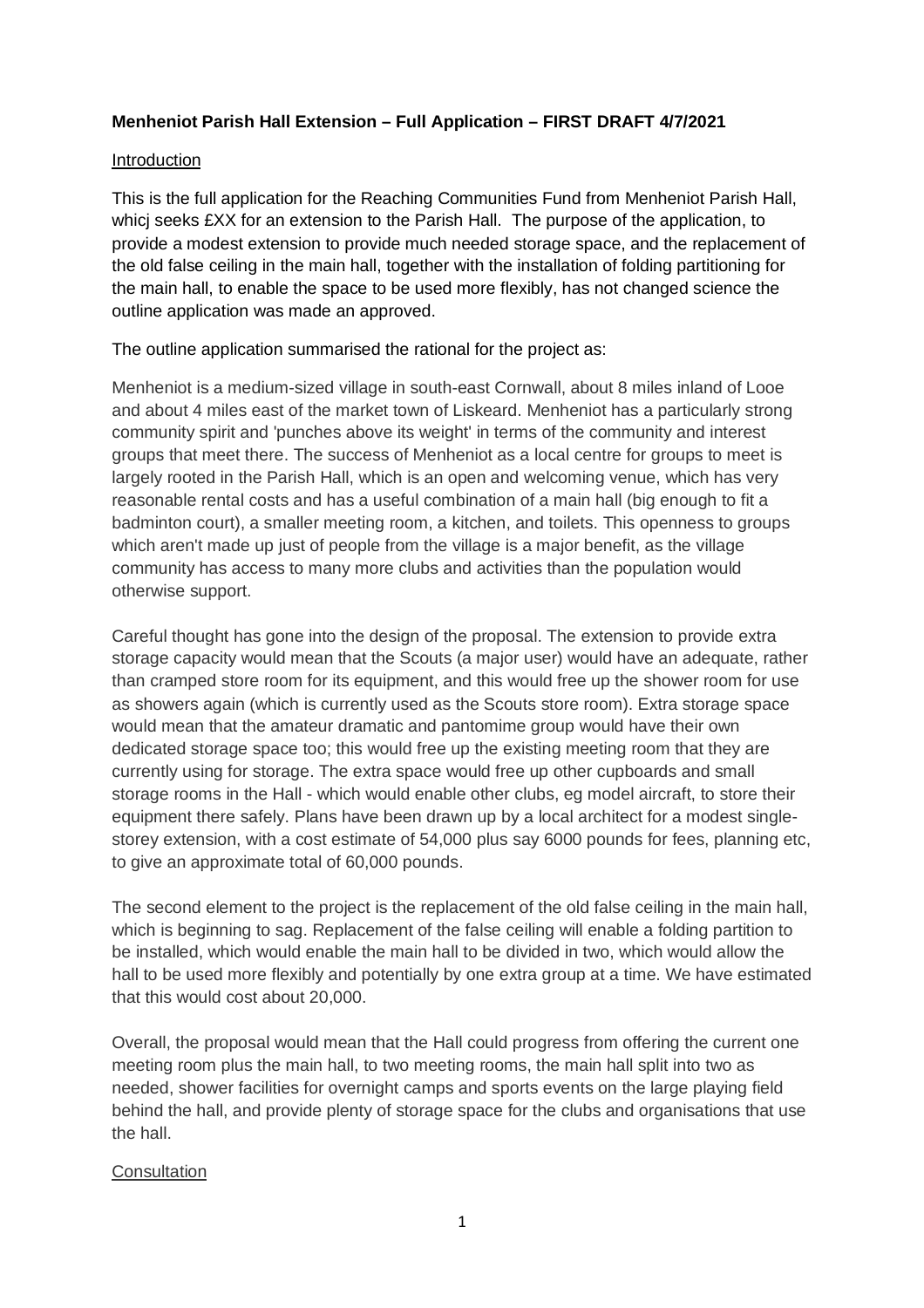The principal body representing the village and its hinterland is the Parish Council. The Parish Council has given its full support to this proposal and acknowledges that it is a priority for the village (and that as a consequence of prioriting this proposal, it will inevitably mean that no other significant Lottery funding is likely to be available to Menheniot for several years). A letter of support from the Parish Council is attached at Annex A.

Consideration has been given to undertaking other forms of community consultation, and on balance (and after consultation with the Funding Officer) everyone is agreed that there would be no added benefit in attempting to consult more widely. In essence, the project is about making better use of the existing space and as someone wisely commented, a community consultation is unlikely to meaningful views about a project that is essentially about "more cupboards".

However, we have consulted the main users of the Parish Hall and the key common themes about the need for adequate and secure storage space that is dedicated to them, and access to the hall at very reasonable prices, underline that this proposal is a sensible and strategic investment for the village and wider users of the hall. Letters of support from the main users A, B, C, D and E are attached at Annex B.

### Financial Sustainability and other funding

The issues of other funding contributions to this project, and the financial sustainability of the Parish Hall, are closely interlinked and are addressed together.

The Parish Hall Committee undertake modest funding raising each year and succeed in providing flexible and well maintained community space for rent at very reasonable rents for community groups and activities from Menheniot and the wider area. The Parish Hall Committee maintains a sensible level of reserves (typically standing at £8k pre-Covid and (slightly ironically) increasing to about £13k now, as a result of County Council support). The received view is that this level of reserves is about right – neither too high or too low, and provides enough security to cover most eventualities and routine maintenance. The reserves cover running costs for a typical period of XXX months, which again, seems to be a prudent level.

Any "rainy day" events that needed financial input beyond the reserves would either be met in the first instance by insurance, or if not covered by insurance, the first port of call would be the Parish Council. The Parish Council itself has "reserves" which have largely come from planning gain/s.106 contributions, which are a valuable but finite resource. There must be a practical limit to the financial support that the Parish Council could give to the Parish Hall, and the strategic view that is that priority should be given to the Parish Council being a "backstop" to underpin the financial sustainability of the Parish Hall, rather than diminishing the capacity of that "backstop" by making a financial contribution to this extension project. Similarly, for the Parish Hall Committee to use some or all of its reserves to contribute to this project would be likely to put its sustainability under stress; hence the request is for 100% funding.

We would be pleased to discuss the request for 100% funding further, but we hope that the panel considering this application will agree that, as much as other funding contributions is often desirable, in this instance this would weaken the overall project.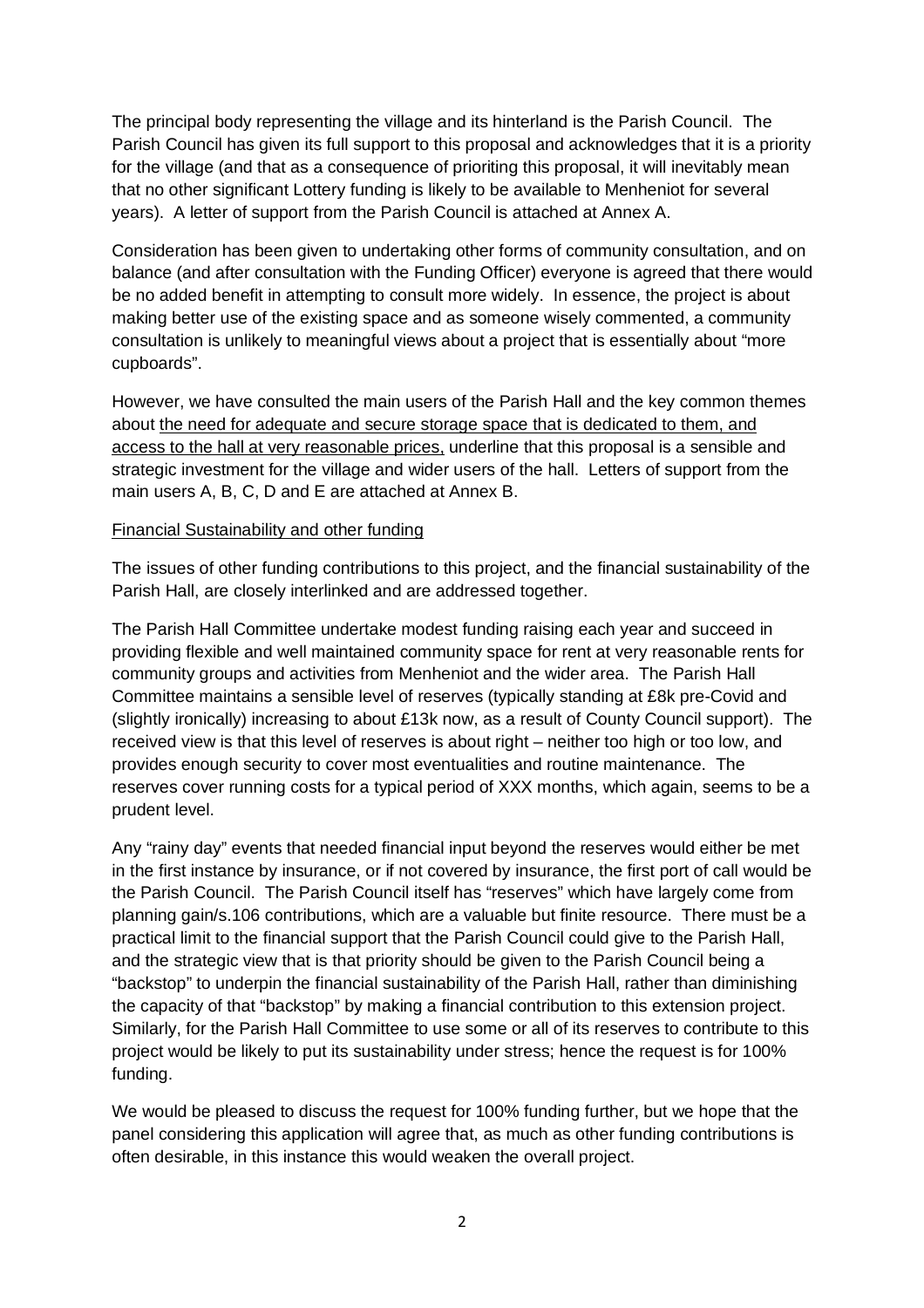The increase efficiency of the use of the existing space has a positive impact on the sustainability of the user groups too, as having their own secure storage space is often cited as a reason for groups to want their own space – with all the extra costs that result.

### Environmental Impact

A great strength of this project is that it has very little environmental impact. We have considered the environmental impact from a number of angles.

The extension itself is modest both in terms of its overall size and proportionate increase in the size of the building. The extension is limited to an area immediately around the hall that is already paved, so there is no diminution to the large green space of the playing fields that the hall is situated in.

The refurbished false ceiling to the main hall will provide better thermal insulation, and new and replacement lights will be LED, so heat energy will be saved and light energy use will be tiny.

The project will enable more use, more often by more groups and people – within the existing space. This more efficient use of space obviates the need for new halls/meeting space to meet demand – avoiding the trap that too many towns and villages have fallen into, with too many halls than can be sustained.

The Parish Hall is currently heated "on demand" using wall mounted infra red heaters in the main hall. Expenditure on heating and lighting in the hall at £8k pa is small given its size – which again means that the environmental impact is low. The infrared heating is "space" heating, so energy is used to heat the air in the halls whilst they are in use, and energy is not wasted heating the fabric of the building over long periods. The main source of heating is often the people using the hall!

The Parish Hall Committee has begun to consider a range of options for heating the hall and longer terms "green" options such as installing photo-voltaic panels, ground-source and airsource heat pumps, digesters and bio fuel burners. It would be unrealistic to attempt to include any of these options within this project without increasing the cost and timeframe very substantially; the view is taken that to develop a "green" energy solution for the Parish Hall should be a separate project for the future. It is important to underline that the current heating system uses relatively little electricity (and probably less than running say heat pumps would do) so although a green energy solution could offer benefits and increased comfort in the future, it does not need to be an immediate priority.

#### Monitoring of benefits and impact on the community

We have a baseline of the number of groups and users using the hall from it's last pre-Covid year of operation, detailed at Annex C. The Committee will monitor usage over its first full year of operation after the completion of the extension project, which will provide a direct comparison of numbers.

Beyond this data on the numbers of users, it is important that that we capture a sense of the impact of this project on the community. The Parish Hall Committee have chosen the measures of "reduced isolation" and "improved well being" as the impacts that it considers most important for the community. **[Jon's note to committee – these are my/the funding**